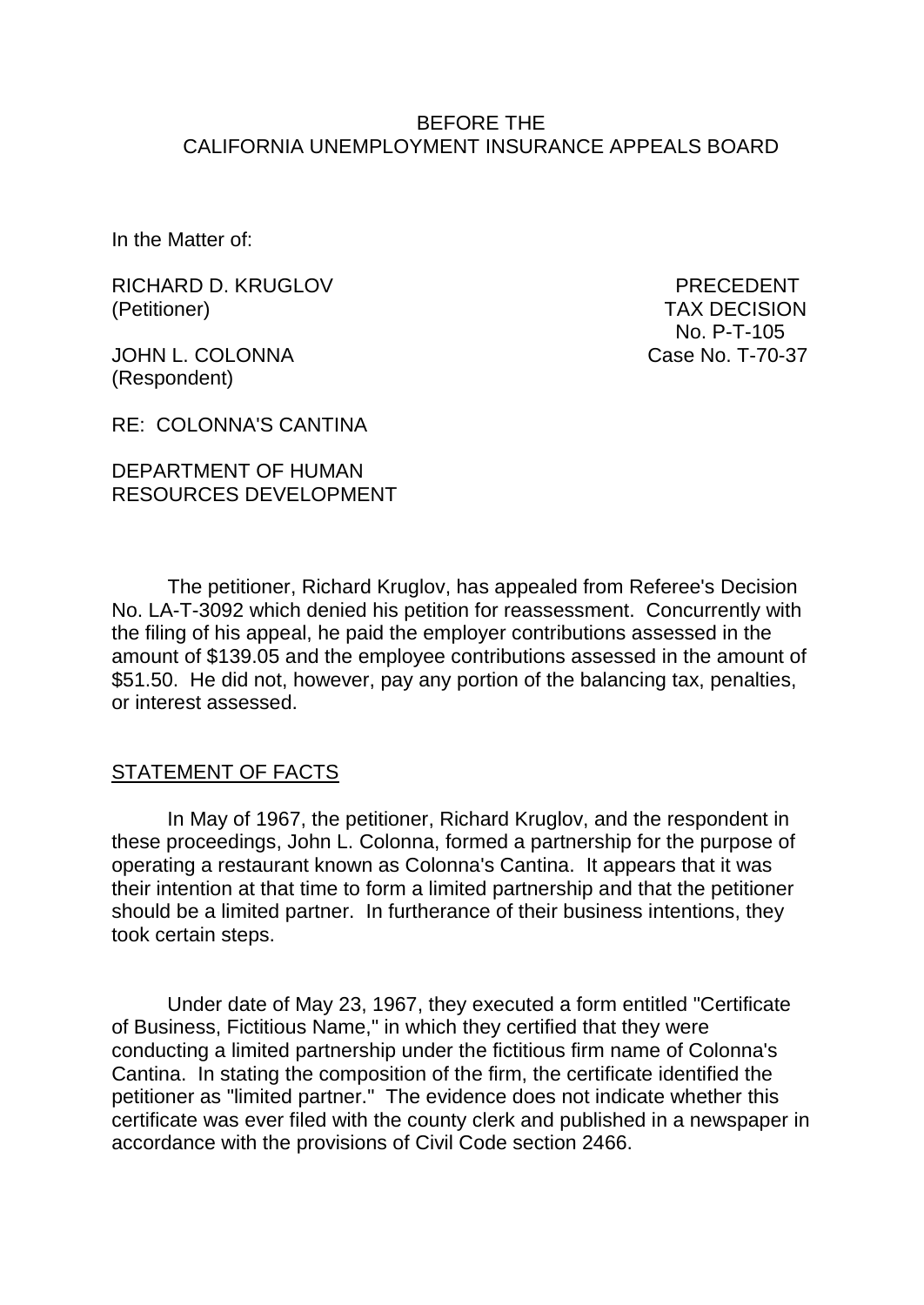Under date of May 24, 1967, petitioner and respondent entered into a written partnership agreement in which they stated their intention of forming a limited partnership under the laws of this state to be known as "Colonna's Cantina, Ltd." for various enumerated purposes sufficiently broad to include the operation of a restaurant. The term for which the partnership was to exist was stated as the period from the beginning of business on May 22, 1967 until the close of business on June 30, 1968, and thereafter from year to year unless a majority of the partners voted to terminate the business. The share of each partner in the profits and losses of the partnership was stated to be 50 percent with an overall limitation of \$2,500 on the amount of losses to be borne by the petitioner who was identified as a limited partner.

The partnership agreement contains most but not all of the statements required to be set forth in a certificate for the formation of a limited partnership under the provisions of Corporations Code section 15502. The copy of this agreement in evidence bears no acknowledgment. No certificate of limited partnership was ever filed in the county clerk's office or recorded in the county recorder's office as required by the provisions of Corporations Code section 15502 in connection with the formation of a limited partnership.

Around June 9, 1967, a registration form signed by John L. Colonna was filed with the Department for an employing unit operating under the business name of Colonna's Cantina. The form indicated that the owners of the business enterprise were John L. Colonna and Richard Kruglov. It showed the beginning date of the business as June 12, 1967.

An application for an on sale beer and wine license was made to the Alcoholic Beverage Control Department by Colonna and Kruglov. While the application was pending, they jointly submitted the following statement to that department under date of June 23, 1967:

"Pursuant to your request we are hereby confirming that it was originally our intent to operate the business known as 'Colonna's Cantina' as a limited partnership however, due to circumstances which have arisen since formulation of our original plans, we now intend to carry on the business as a general partnership."

The petitioner, Kruglov, explained the submission of this statement in the following way: When the original application was made out, the clerk left out the word "limited" when he designated the applicant as a partnership.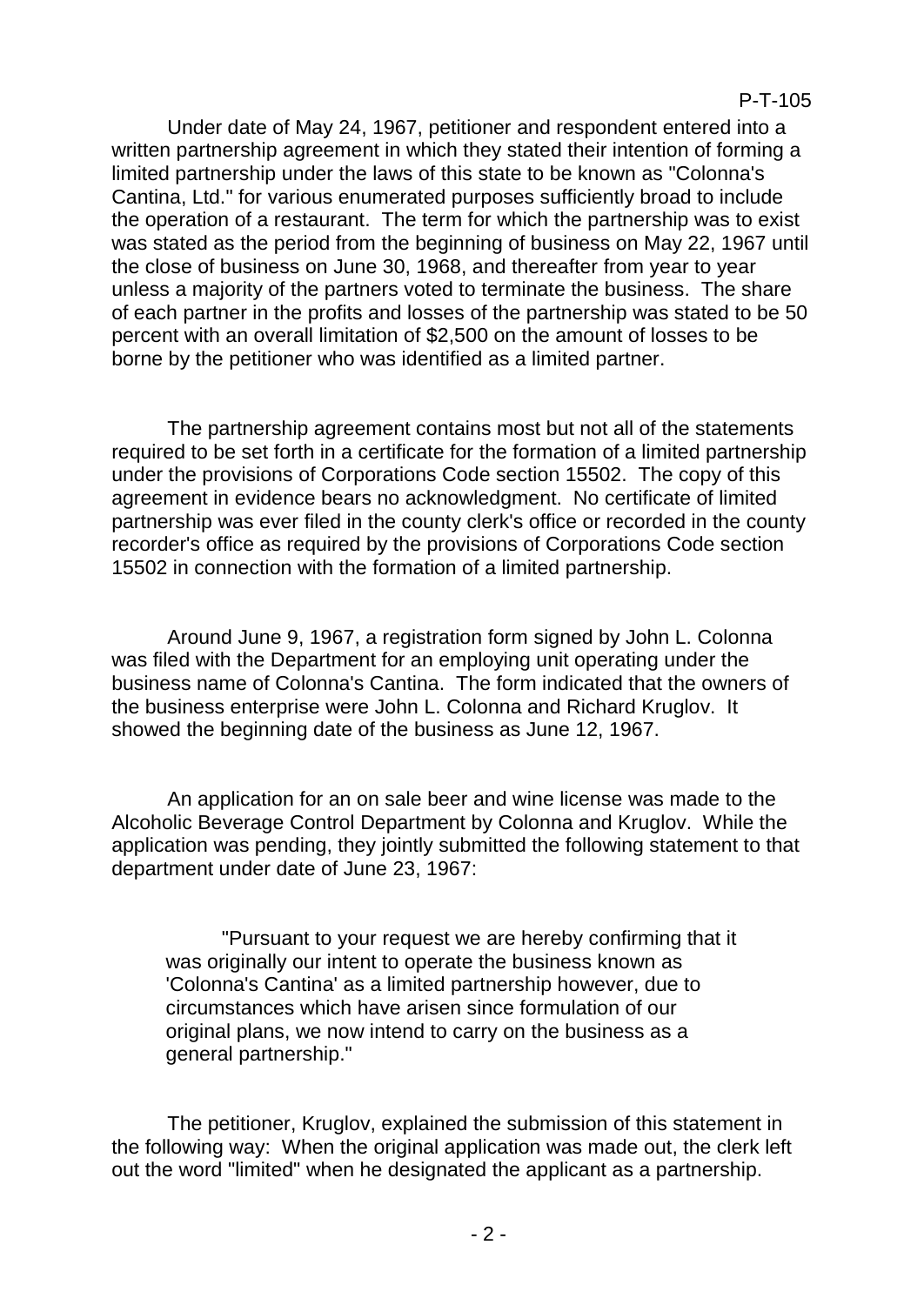When this omission was discovered, it would have required the submission of a new application to have obtained a license on a limited partnership basis. This would have resulted in about a 90-day delay in obtaining the license.

According to Kruglov, the representative of the Alcoholic Beverage Control Department told him that that department did not like to issue a license on a limited partnership. The representative indicated that the partners could change their intent without changing their relationship. So, they submitted the statement in order to obtain the license under the pending application, without intending that he and Colonna would thereafter have a general partnership.

On July 5, 1967, an on sale beer and wine license was issued by the Alcoholic Beverage Control Department to J. L. Colonna and Richard D. Kruglov doing business as Colonna's Cantina at the restaurant premises. The license was issued in the form used for recording the licensee as a general partnership. This is a different form from that used for recording the licensee as a limited partnership.

Under date of July 18, 1967, the petitioner, Kruglov, and the respondent, Colonna, executed a written amendment to their partnership agreement of May 24, 1967. Among other things this amendment changed their respective shares in partnership profits and losses to 98 percent for Kruglov and 2 percent for Colonna. Except for the changes made, the amendment confirmed the continuation of the terms and conditions of the original agreement.

It is not possible from the evidence to identify the exact date upon which the restaurant commenced operation, but it appears to have been sometime during the month of May in 1967 after an extended period of preparation filled with much frustration and delay. In the beginning, the respondent, Colonna, functioned as the cook. Later there was also another cook, a Mr. Lori, who was remunerated by way of a percentage of the restaurant's gross business.

In addition, from the beginning of operations, there was a cleanup man, Jose Baldomgro, and at least one waitress employed at the restaurant. On rare occasions there may have been more. Because of the very rapid turnover of waitresses, many different individuals were so employed. The cleanup man was paid \$50 to \$60 per week. The waitresses worked for wages plus tips.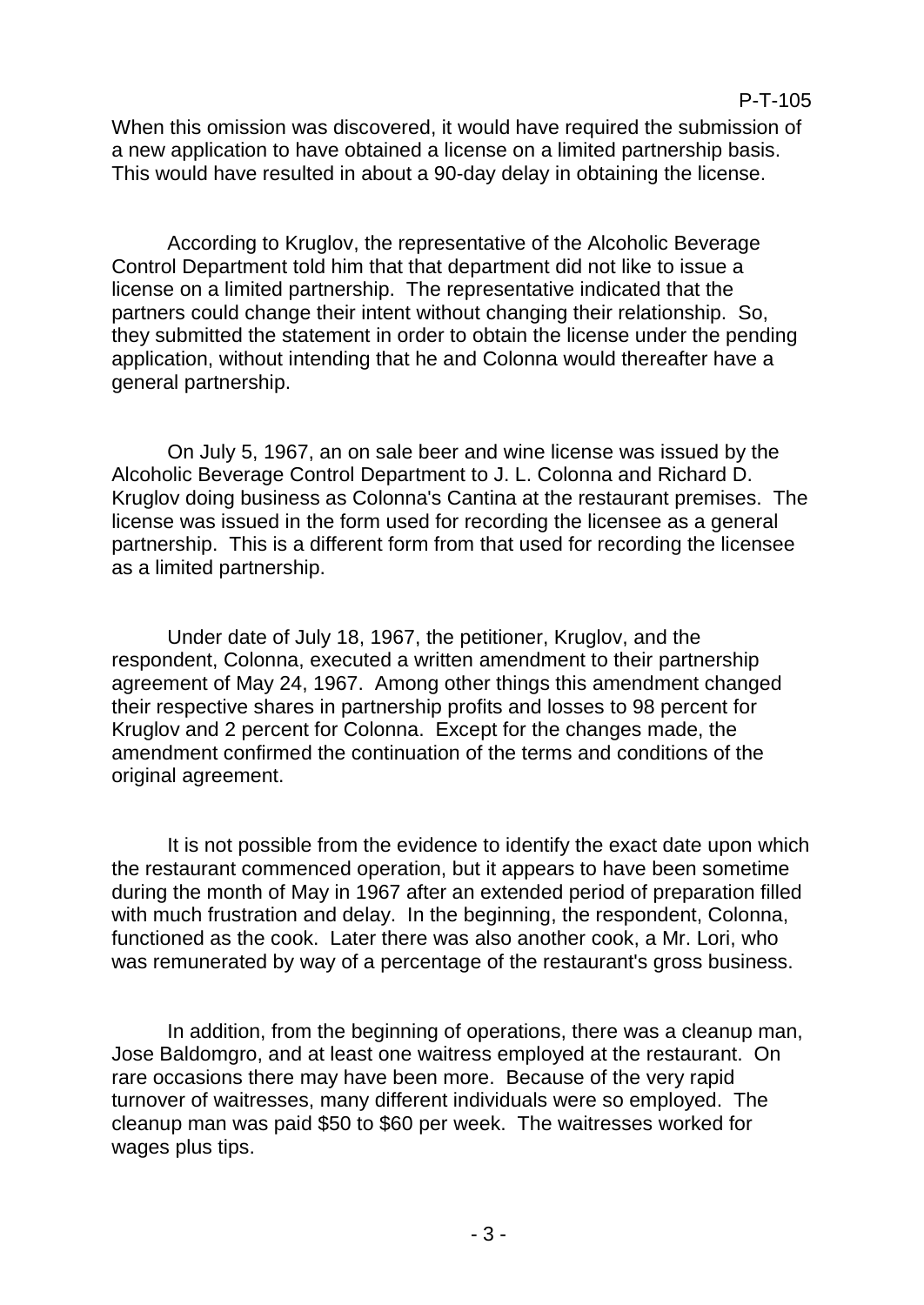Kruglov took care of certain maintenance work at the restaurant. Together, he and Colonna took care of the greeting of customers, buying of fixtures and supplies, and the bookkeeping. According to Colonna, Kruglov, an accountant by profession, was at the restaurant a substantial number of hours each day, but not usually at one continuous stretch. He was in and out.

The restaurant did not prosper and no profits were ever realized out of the operation of the business. The amendment of the partnership agreement on July 18, 1967 was apparently made because Colonna was not willing to continue to cook and operate the restaurant on a share of profits basis. Colonna asserted that he did not work in the restaurant after that date or at most more than a few days after it. According to his testimony, he turned the restaurant over to Kruglov who continued to operate it through Mr. Lori.

Kruglov, on the other hand, testified that Colonna, after a short vacation around this time, returned to the restaurant and continued to be in and out of it until about November or December of 1967, and particularly that Colonna was very active in certain events that were put on at the restaurant in the latter part of September, 1967. Apparently, Mr. Lori was present in the restaurant during this period, but to a lessening degree as he became involved in outside activities. Sometime in November or December of 1967, the plumbing gave way in the motel in which the restaurant was located, and the ceiling of the restaurant caved in. For a period of time, thereafter, it was not operative.

The extent to which the petitioner, Kruglov, participated in the operation and management of the restaurant prior to this cave in is not clear from the evidence. He does admit that he did some direct work running the restaurant for about a week while Mr. Lori had the flu. According to the petitioner, this consisted for the most part of serving beer. When the ceiling caved in, Mr. Lori reported the event to the petitioner.

In general, the petitioner, like the respondent Colonna, disclaimed direct knowledge of who was really operating the restaurant during this period. In the conflict of their testimony, each would place the other in charge primarily through Mr. Lori. Clearly, Mr. Lori was not in charge upon his own behalf.

Just when the restaurant reopened after the cave in, is not clear from the evidence. The respondent, Colonna, disclaimed any knowledge of its operation until sometime in March of 1968. The petitioner, Kruglov, asserted that it was not in operation at all until that time.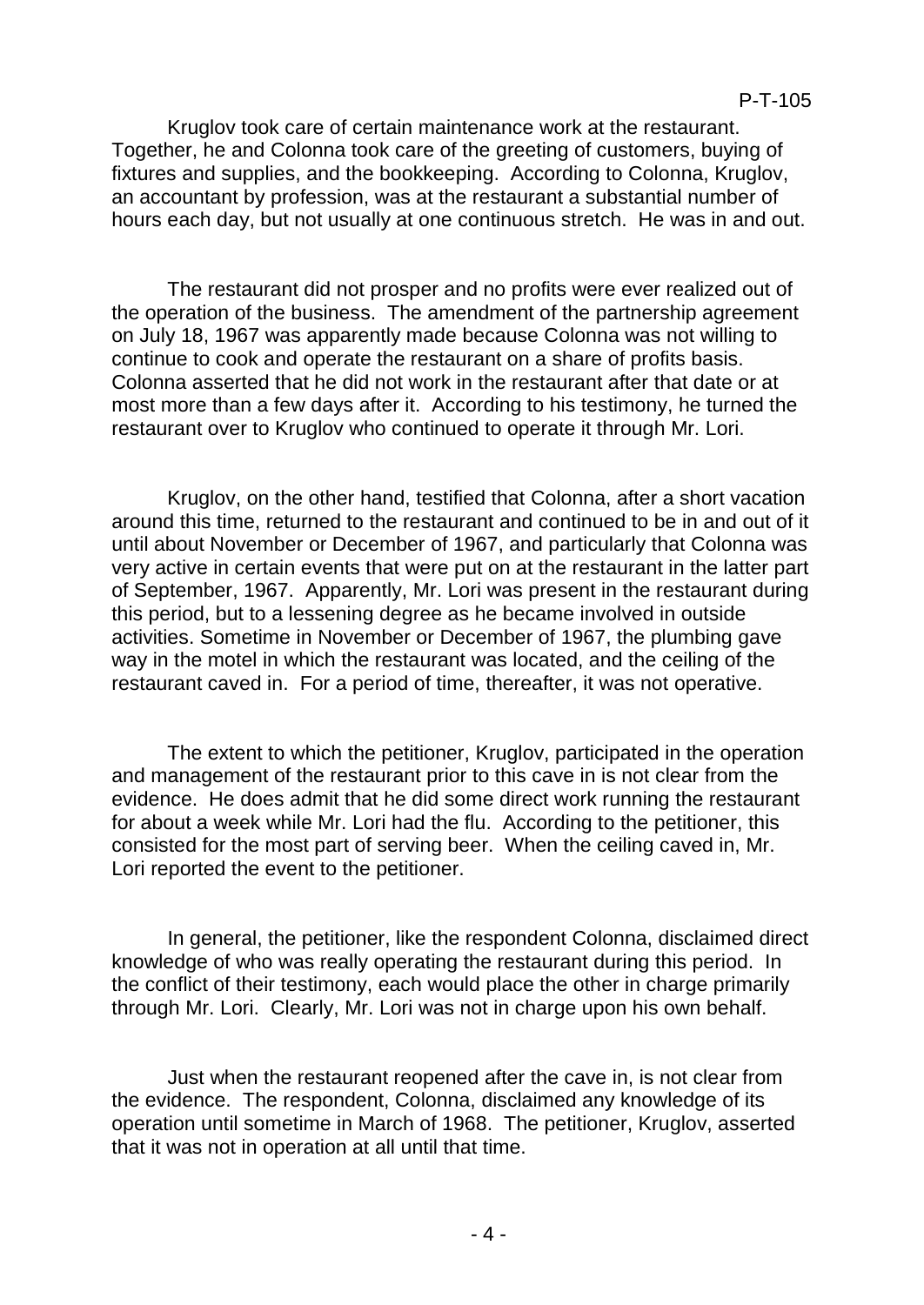Colonna had a friend by the name of Joe Castimonti, a jukebox operator, who had equipment in the restaurant. Sometime in March of 1968, Castimonti called Colonna to tell him that the restaurant was closed down. Castimonti wanted to get it back into operation by placing his friend, Gerald J. Castellaw in it to manage it. Colonna did not know Castellaw, but wanted to help his friend Castimonti get back his money.

So, Colonna conferred with Kruglov to try to get his consent to let Castellaw manage the restaurant, but Kruglov refused. Colonna then signed a letter on March 21, 1968 stating that as of that date, Gerald J. Castellaw was in his employ as manager of the place. About March 31, 1968, Kruglov went to the premises and found the business open and being operated by Castellaw.

Kruglov attempted to get the books and records of the restaurant and take the Alcoholic Beverage Control license off the wall. He was thrown out through a plate glass window. A day or two later, he requested the Alcoholic Beverage Control Department to rescind the license. The records of that department indicate that the license was surrendered under its Rule 65 of April 1, 1968, and later revoked on February 15, 1969 for nonrenewal.

Just how long the restaurant continued to be operated after these events and by whom is not clear from the evidence, except that it was not operated beyond May 14, 1968. On that day, the motel in which the restaurant was situated was foreclosed. All of the physical assets of the restaurant including the books and records disappeared.

The petitioner, Kruglov, however, did find a payroll book among some papers that he salvaged from the premises around that time. He later turned this book over to the Department auditor who prepared a schedule of wages paid by Colonna's Contina during the third and fourth quarters of 1967 as reflected in this book. There are no payments reflected as having been made after the week ending November 19, 1967.

Payments are shown as having been made to some l6 different persons in the aggregate amount of \$2,670.05 during that period. \$2,017.16 of wages are shown as having been paid in the third quarter of 1967 and \$652.89 are shown as having been paid in the fourth quarter of that year. Nearly half of all of the wage payments shown for the third quarter are indicated as having been made to the cleanup man, Jose Baldomgro. There are no payments shown to the cook, Mr. Lori, nor to Mr. Castellaw.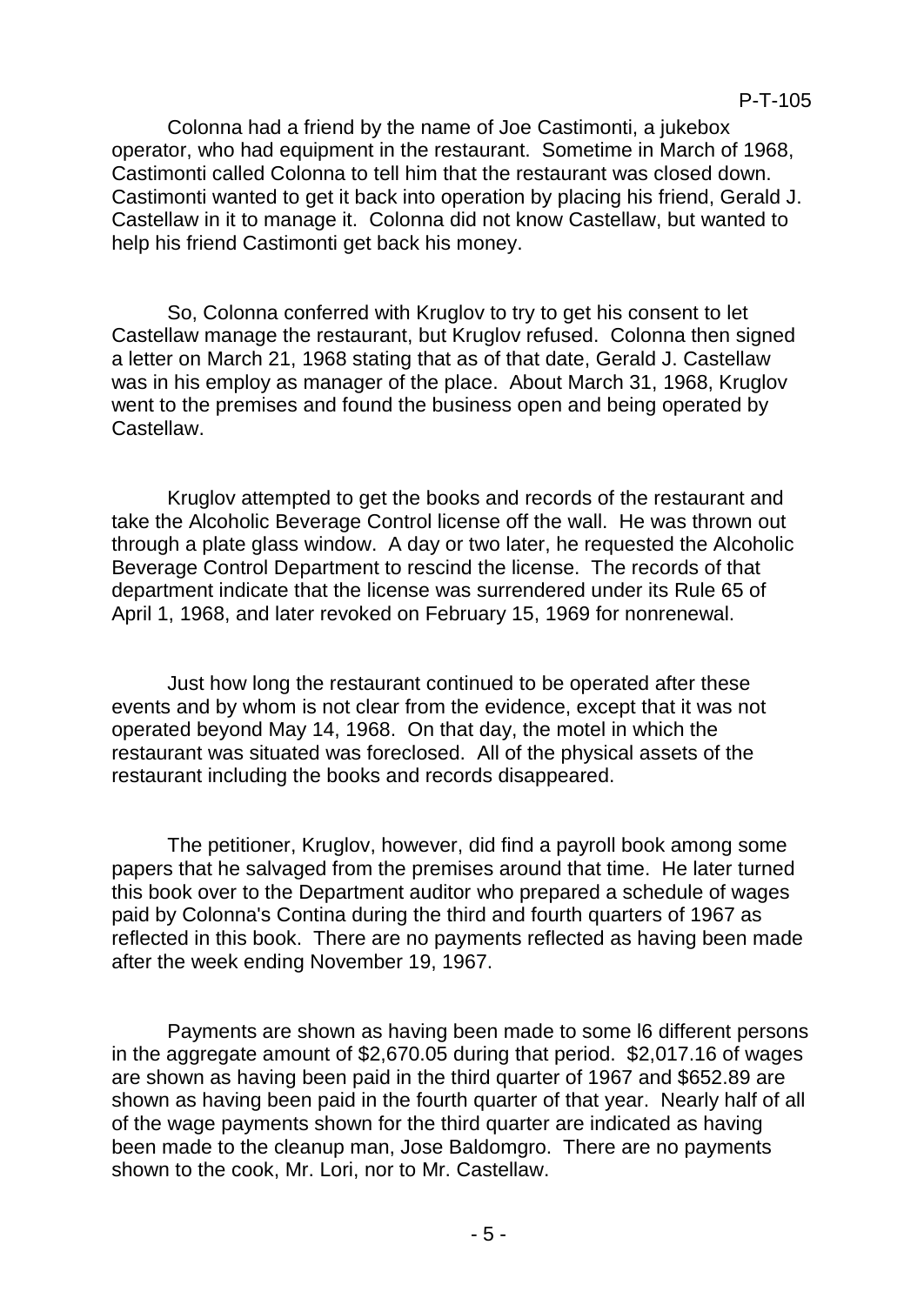An unsigned contribution return was filed upon behalf of the employing unit, Colonna's Cantina for the period extending from June 12, 1967 to June 30, 1967 indicating that no wages were paid during that period. No returns were filed for any other period. On May 24, 1968, the Department made an assessment against the respondent, John L. Colonna, for contributions claimed on an estimated and unreported wages paid in connection with the operation of Colonna's Cantina during the period from July 1, 1967 to March 12, 1968.

The estimate was based on wages of \$75 a week paid to two employees throughout the period of the assessment, allowing for an alleged closure of the business for several weeks in the fourth quarter of 1967. The assessment was made on an estimated basis in the absence of any known books or records. At that time, the Department did not know of the existence of the payroll book which the petitioner, Mr. Kruglov, later turned over to it.

The respondent, Colonna, did not petition for reassessment of the assessment which the Department made against him. The time for filing any such petition expired prior to August 1, 1968. The assessment against Colonna is not under review in these proceedings.

The Department attempted to collect the assessment against Colonna without any success. On October 7, 1968, it made an assessment against the petitioner, Kruglov, in the same amount and upon the same basis for wages paid in connection with the operation of Colonna's Cantina during the same period. Under signature date of October 8, 1968, and a notary's date of October 9, 1968, Kruglov made an affidavit which was published in the Los Angeles Daily Journal on October 11, 1968, stating the following:

"I, Richard D. Kruglov, renounce my interest in the profits of and/or other compensation by way of income from the Limited Partnership known as COLONNA'S CANTINA, formerly located at 5270 Sunset Blvd., Los Angeles, California. I am not liable for nor bound by the debts or obligations of the business, the partnership, or the partners thereof."

The Department's assessment against Kruglov was made upon the basis of its conclusion that he was a general partner in the operation of Colonna's Cantina, and thus liable as such for the contributions claimed. Kruglov petitioned for reassessment of this assessment upon the basis that he was a limited partner in the business, and as such is not liable for any assessments against or obligations of it. He also contended that the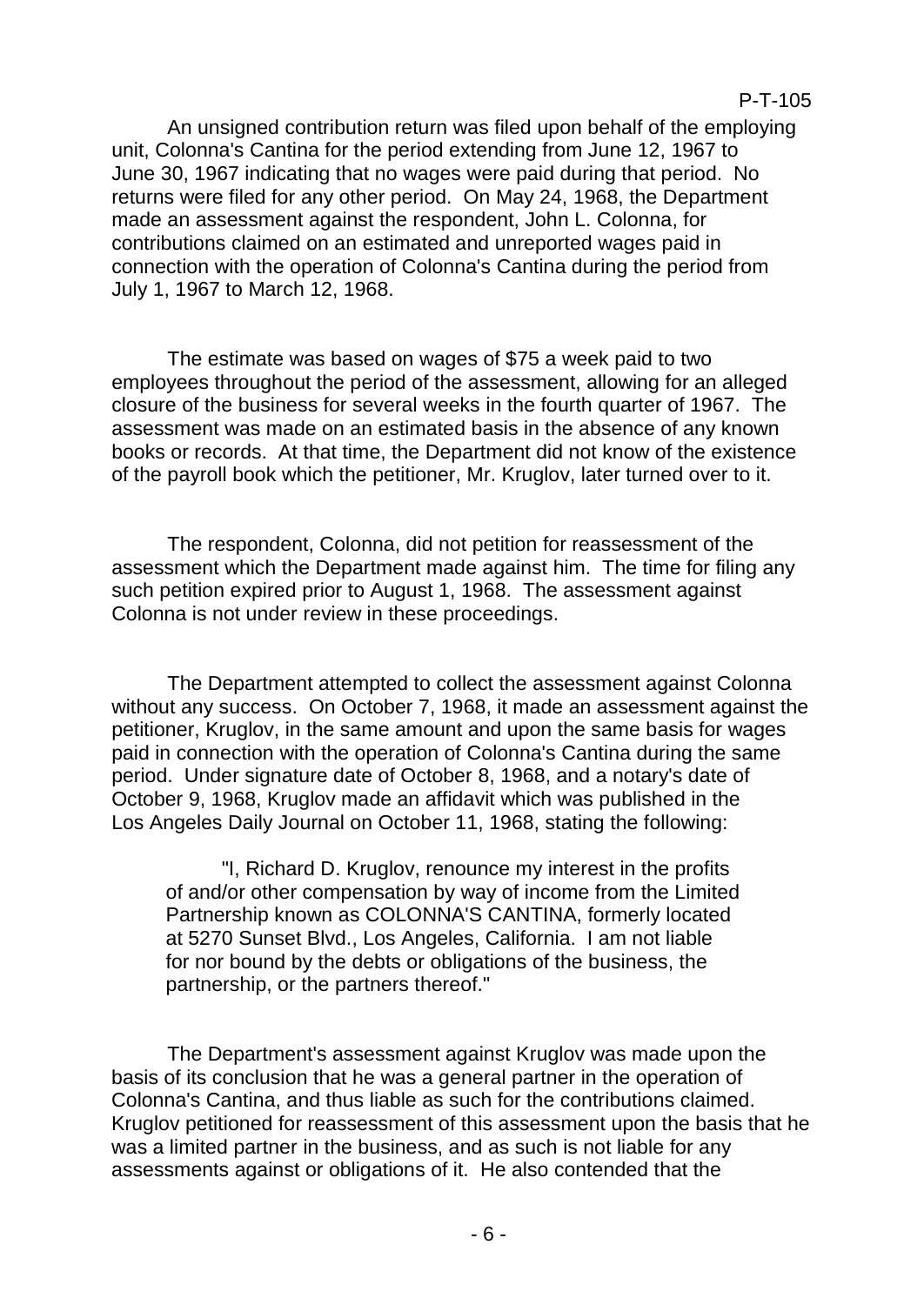assessment was excessive and included an estimation of wages for a period during which the business had no employees to his knowledge.

By way of the appeal now before us for review of the referee's denial of the petition, Kruglov stresses particularly:

- (1) that taxes were levied for a period of time during which the business did not operate;
- (2) that penalties and interest should not be levied against him personally;
- (3) that he knows of no such tax as a balancing tax; and
- (4) that there has been unequal application of the Department's efforts in pursuing collection against himself as against Colonna.

The respondent, Colonna's status in these proceedings is solely that of a respondent to the petition of Kruglov in regard to the assessment against Kruglov. The issue to be resolved is solely that of the liability of Kruglov for the assessment under review.

# REASONS FOR DECISION

The Unemployment Insurance Code makes special provision in section 1179.5 for the transformation of a petition for reassessment into a petition for review of denial of claim for refund when the assessment is paid during the pending of such a petition either before a referee, or on appeal to this board. However, those provisions only come into operation when the amount of contributions, penalties, and interest assessed has been paid. In the case of a petition pending on appeal, the payment must be made before the Appeals Board issues its decision on such appeal.

The petitioner, Kruglov, has paid the amount of employer and employee contributions assessed, but he has not as of this time paid the amount of balancing tax, penalties, and interest. His partial payment is not sufficient to bring the provisions of code section 1179.5 into operation. The petition before us, therefore, is and remains a petition for reassessment filed under the provisions of code section 1133, and our review is of an appeal from a decision on such a petition under code section 1134.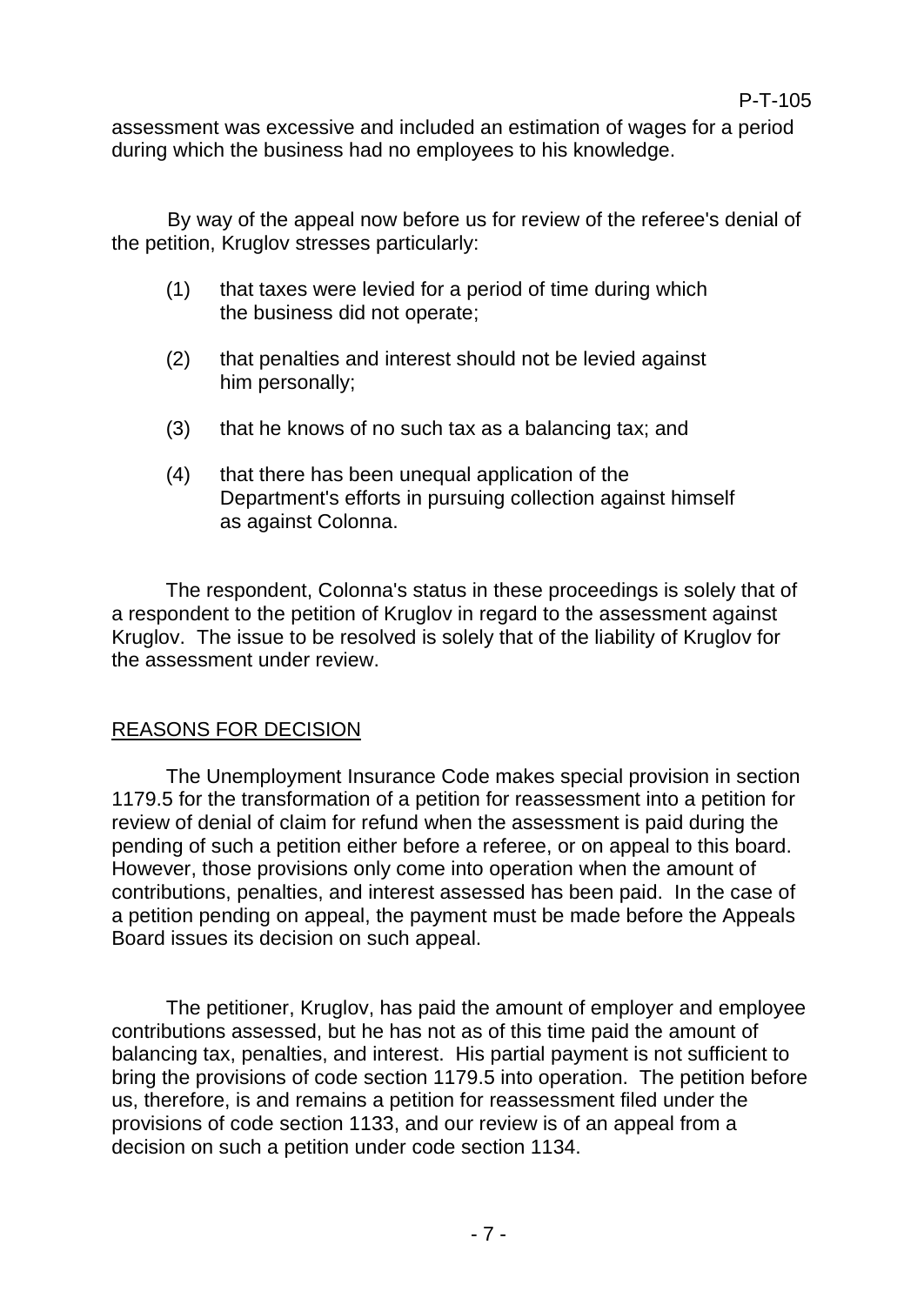In a reassessment proceeding, we do not have jurisdiction to order the refund of any payments made by the petitioner, even if our decision upon the petition should lead to the conclusion that a refund is in order. Such a refund can only be obtained under such circumstances in refund proceedings initiated by the filing of a claim for refund with the Department under the provisions of code sections 1178 and 1179. In such a proceeding, a determination can be made as to whether any amount of contributions, penalty, or interest has been erroneously or illegally collected in excess of the amount legally due, and in excess of any other amounts then due or accrued against the employing unit, and the balance can be ordered refunded.

Liability for penalty in regard to an assessment made under code section 1126 is mandatory. If the Department makes an assessment under that section, it must add a penalty of 10 percent to the amount of employer and worker contributions that it computes and assesses upon the basis of its estimate of the amount of wages paid for employment. Liability for the penalty, thus, stands or falls, with the contribution liability itself.

The same is true of liability for interest under code section 1128. It automatically accrues on the contribution liability for each month, or fraction thereof, that payment is delayed from the time that the contributions should have been paid until they actually are paid. Again, liability for interest stands or falls with the contribution liability itself.

Since we have no jurisdiction in a reassessment proceeding to order refund of any contributions that have been paid, the payment of the full amount of contributions assessed would normally make any further consideration of the matter moot. This is the basic reason for the provisions of code section 1179.5, so that the proceedings can go forward to an effective conclusion on a refund issue when payment is made during their progress. In this case, however, while the petitioner has paid the full amount of employer and employee contributions, he has not paid the balancing tax levied under the provisions of code section 976.5. Since liability for this tax is based upon the same wages paid for employment, the question of the petitioner's liability is not moot, and we may properly proceed to consider the issues he has raised in regard to his contribution liability.

The evidence clearly reflects that the petitioner, Kruglov, and the respondent, Colonna, intended to form a partnership for the operation of the business known as Colonna's Cantina. The only question in this regard arises as to whether they intended to form their partnership under Corporations Code section 15502, and if so whether they succeeded in accomplishing this.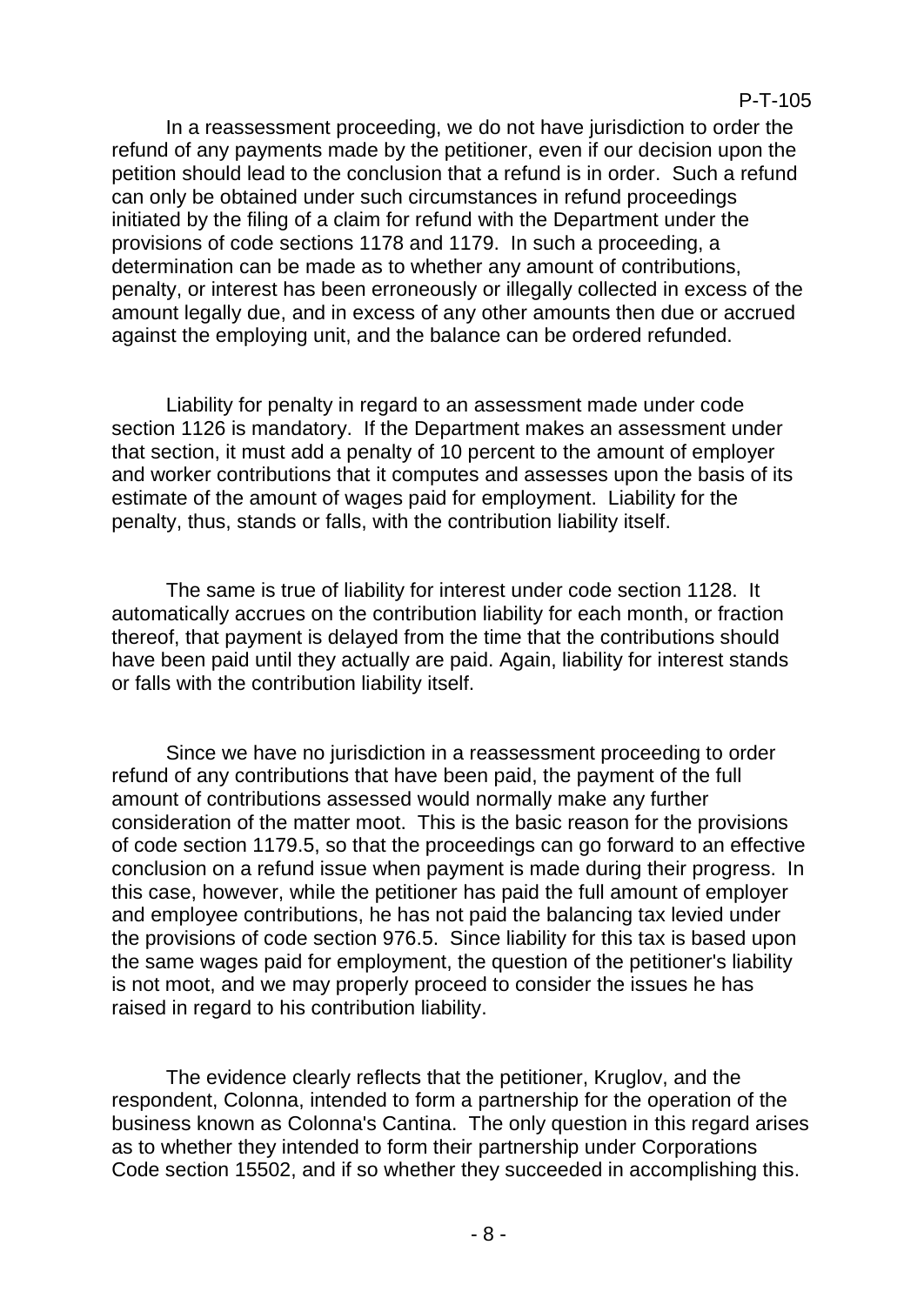Substantial compliance with that section is essential in order to create a limited partnership in this state, and to bring into operation the basic principle of limited liability expressed in Corporations Code section 15501 that: "The limited partners as such shall not be bound by the obligations of the partnership."

This, of course, does not mean that a partnership cannot be formed in which the partners agree among themselves that one (or more) of their number shall have a right to contribution from the others for anything that he may be compelled to pay in satisfaction of the obligations of the partnership beyond some specified limit. Unless, however, there has been substantial compliance with Corporations Code section 15502 in the formation of the partnership, the liability of such a "limited" partner to the outside creditors of the partnership is as stated in Corporations Code section 15015, that:

"All partners are liable

"(a) Jointly and severally for everything chargeable to the partnership under Sections 15013 and 15014.

"(b) Jointly for all other debts and obligations of the partnership; . . ."

Even, however, when a partnership is formed by substantial compliance with Corporations Code section 15502, a limited partner may still become liable as a general partner, if he participates in the control of the business by exercising rights in excess of those permitted to a limited partner under the law. The shield of limited liability arising out of the formation of the partnership, may be lost in the manner of operation of its business. We may, therefore, have to consider whether Kruglov's participation in the operation of Colonna's Cantina was such as to make him liable as a general partner under the provisions of Corporations Code section 15507 which states that:

"A limited partner shall not become liable as a general partner unless, in addition to the exercise of his rights and powers as a limited partner, he takes part in the control of the business."

It may also happen that a person contributes to the capital of a business erroneously believing that he has become a limited partner in a limited partnership. If upon ascertaining his mistake he promptly renounces his interest in the profits of the business, or other compensation by way of income, he is not a general partner with the person carrying on the business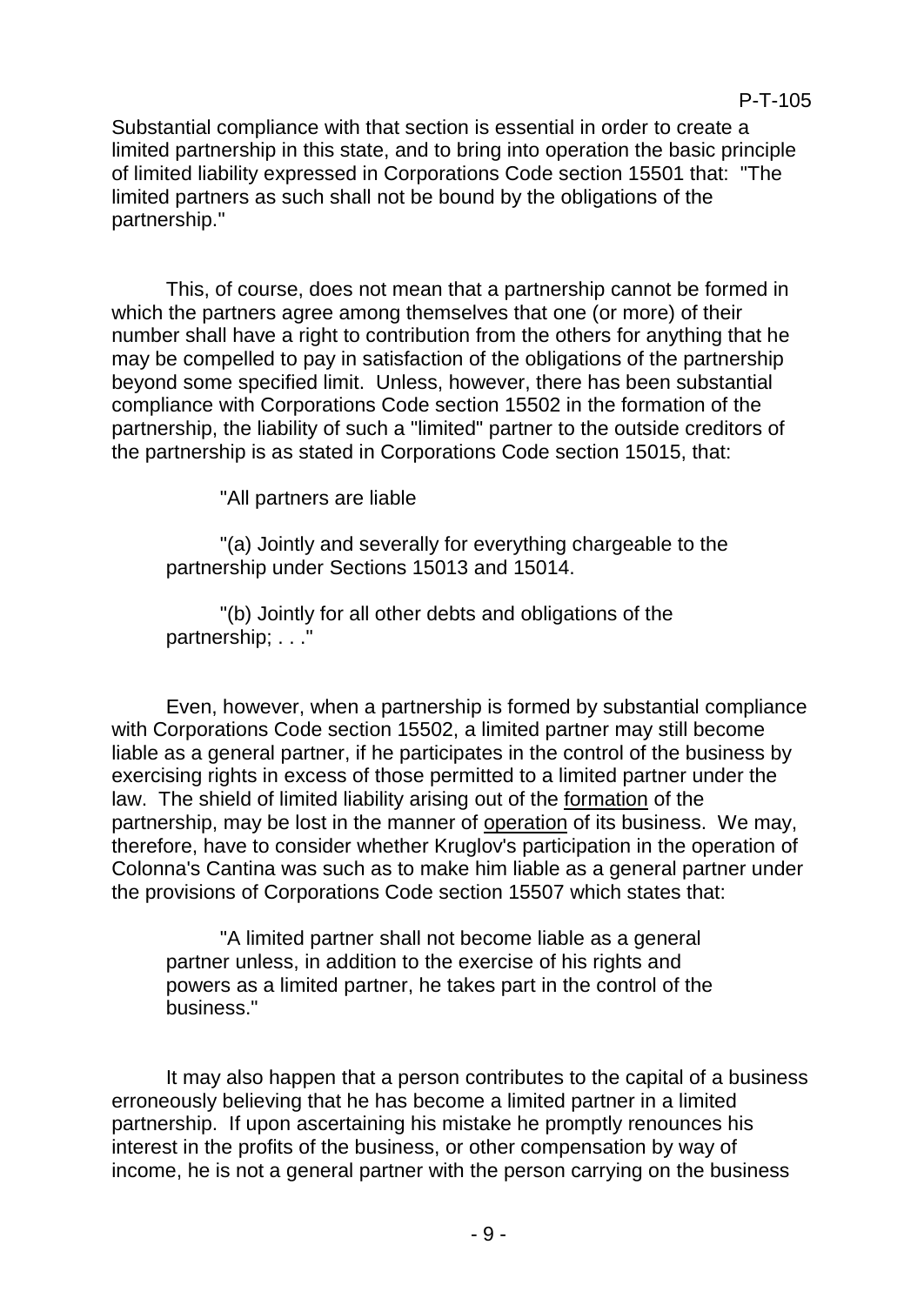by reason of his exercise of the rights of a limited partner. Under such circumstances, he escapes liability for the obligations of such person under Corporations Code section 15511. Under this provision we may be called upon to consider the effect of the petitioner Kruglov's renunciation of his "interest in the profits of and/or other compensation by way of income from the Limited Partnership known as COLONNA'S CANTINA" published in the Los Angeles Daily Journal on October 11, 1968.

Let us consider the actions of the parties in the light of the foregoing. In a form executed under date of May 23, 1967 entitled "Certificate of Business, Fictitious Name" Kruglov and Colonna certified that they were conducting a limited partnership. Likewise, in their written partnership agreement entered into under date of May 24, 1967, they expressly stated their intention of forming a limited partnership under the laws of this state.

Thus, if we may take Kruglov and Colonna at their word, it appears clear that as of the time of the formation of the partnership, it was their intention that Kruglov should be only a limited partner. However, the mere expression of such an intention or the designation of such a status even in written papers is not alone a sufficient act to limit the liability of a partner to outside creditors of the partnership. As we have pointed out above, a limited partnership is formed under the laws of this state only if there has been substantial compliance in good faith with the requirements of Corporations Code section 15502. (J. C. Watterburger & Sons v. Sanders (1961), 191 Cal. App. 2d 857 at page 862, 13 Cal. Rptr. 92 at page 94)

That section requires that two or more persons desiring to form a limited partnership must file a signed and sworn certificate in both the county clerk's office and the county recorder's office. The certificate so filed must set forth certain information prescribed in this statute. Altogether, it details some fourteen items of information about the partnership that must be set forth in the certificate to the extent that they are applicable, and of these at least seven are always applicable.

The Certificate of Business, Fictitious Name was signed and sworn to by the parties. However, at most it sets forth no more than three of the items of information required to be stated in a certificate of limited partnership. There is no indication in the evidence that it was ever filed in either of the offices specified, and this type of form would normally be filed in only one of them.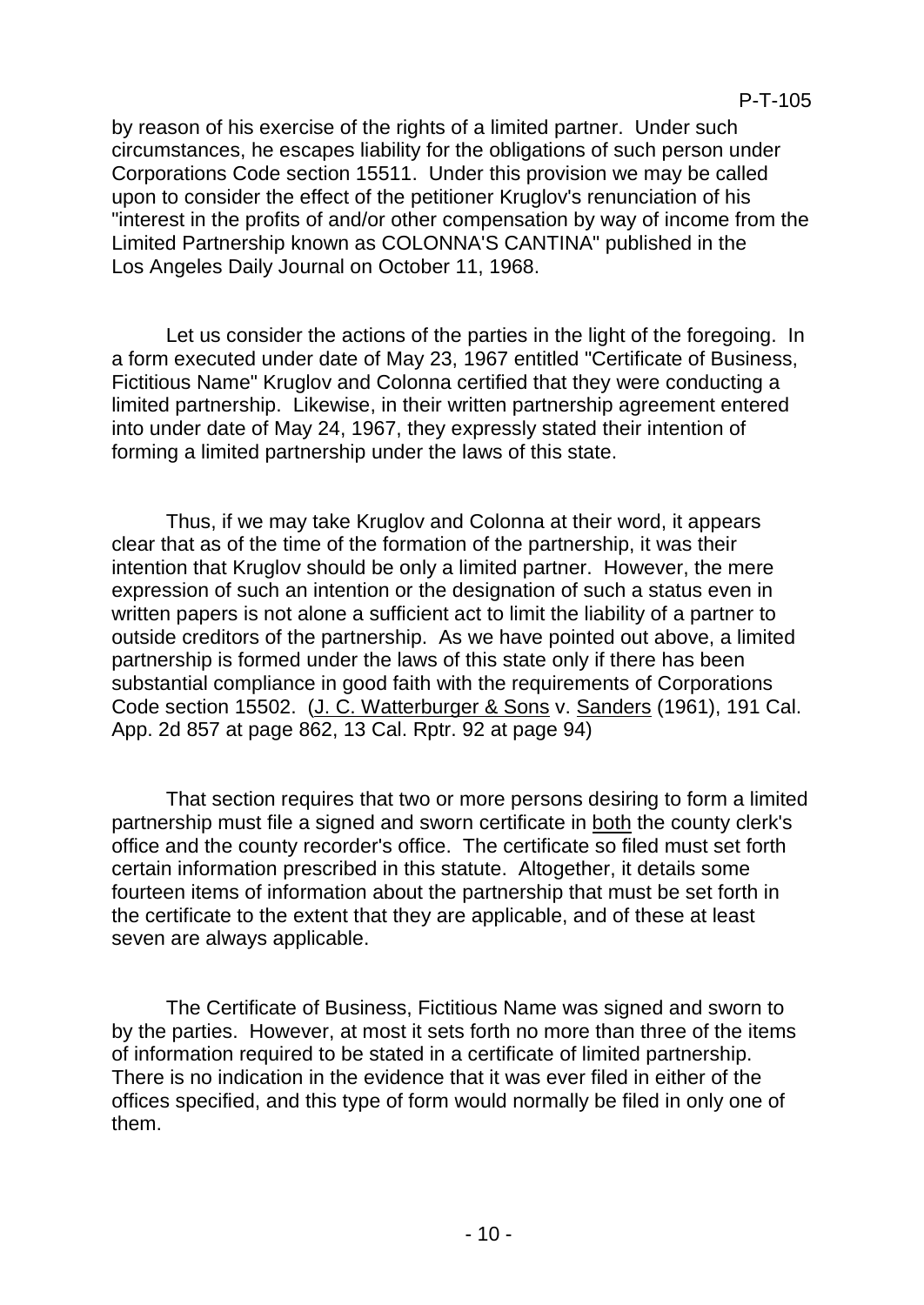The written partnership agreement is not in the form of a certificate. It does, however, contain all of the statutorily required information except the place of residence of each member, if it may be allowed that "Los Angeles" without any other more specific identification is a sufficient statement of the location of the principal place of business. The evidence, however, does not establish that this instrument was ever sworn to and it clearly establishes that it was never filed in either of the offices specified in the statute. (Russell v. Warner (1950), 96 Cal. App. 2d 986 at page 988, 217 P. 2d 43 at page 44)

Under the substantial compliance principle, minor defects in the required procedure may be overlooked under certain circumstances. The showing of compliance with the statute here, is much too meager to be characterized as substantial. It is our conclusion that the partnership formed by Kruglov and Colonna was not a limited partnership under the laws of this state.

Even, however, if it were, there is, in our opinion, a sufficient showing of participation by Kruglov in the operation of the business to cause him to become liable as a general partner under the provisions of Corporations Code section 15507. He devoted substantial time to the business; he made managerial decisions in connection with its operation; he even joined specifically with Colonna in a statement to the Alcoholic Beverage Control Department of a change in their original intent to carry on the business as a limited partnership. Clearly, he took part in the control of the business to an extent that exceeded the rights and powers of a limited partner. (Holzman v. de Escamilla (1948), 86 Cal. App. 2d 858 at page 860, 195 P. 2d 833 at page 834)

Under these circumstances, can it be said that Kruglov did not become liable as a general partner because he contributed capital to the business erroneously believing that he was a limited partner, and that upon ascertaining his mistake he promptly renounced his interest in the profits of the business and other compensation by way of income under the provisions of Corporations Code section 15511? In this regard, we note that Kruglov was by profession an accountant. It speaks poorly of his skill and experience in that profession to say that he erroneously believed that he had become a limited partner in this business. Giving credit, however, to his statement as to his initial belief, the indications of the evidence are almost overpowering that no such sincere belief could not have survived the incident with the Alcoholic Beverage Control Department in connection with procuring the liquor license for the partnership.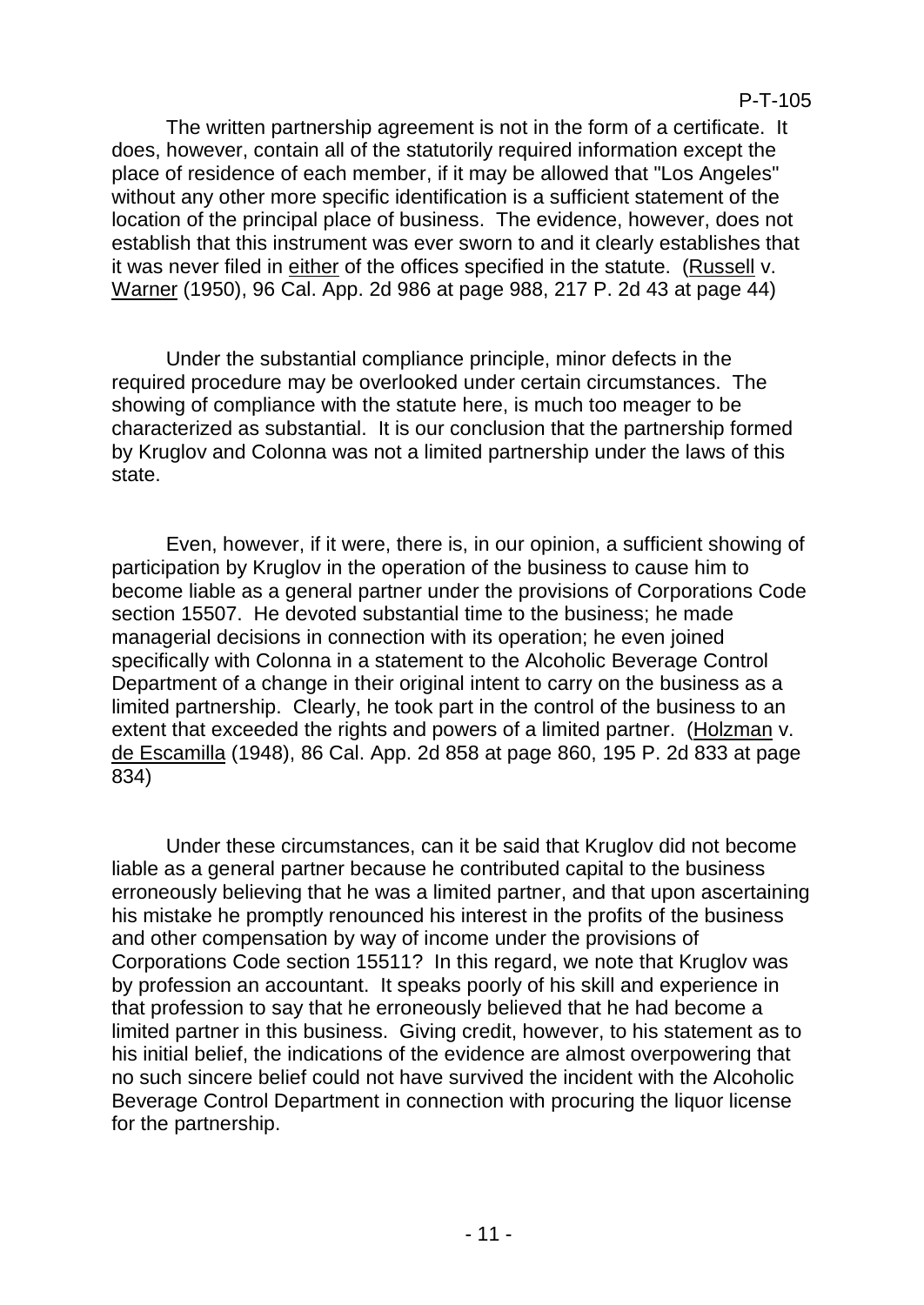It was more than a year after this incident, and long after many others that should have cast doubt on any such belief before Kruglov "promptly" renounced his interest. In fact, it was more than half a year after the business had ceased operation, and only after an assessment had been made against him by the Department that he so acted.

We are not convinced that Kruglov acted promptly upon ascertaining a mistaken belief, within the meaning of Corporations Code section 15511. However, even if he did, that section offers him no relief from liability as a general partner. This is so because he exercised more than the rights of a limited partner in the operation of the business.

By way of this appeal, Kruglov stresses particularly that taxes have been levied on an estimated basis for a period of time during which the business did not operate. The assessment in this proceeding was made under code section 1126 which expressly authorizes estimation of the amount paid as wages for employment in a period for which no return was filed. Considering the paucity of information available to the Department at the time it made its assessment with no known records extant, the basis of the estimation was not unreasonable.

The records subsequently furnished by the petitioner are incomplete and do not purport to speak for the period during which the petitioner contends the restaurant was not operated. Clearly there was some operation during this period, and it was the petitioner's burden to show just how much. In the absence of convincing proof, we accept the Department's estimation

Petitioner Kruglov also contends that there has been unequal application of the Department's efforts in pursuing collection against himself as against Colonna. Nothing, however, appears in the record in the nature of any violation of due process of law. That Colonna may also be liable for the assessment in no way means that the Department cannot proceed by way of collection wholly against Kruglov, as long as it in no way releases Colonna to the jeopardy of Kruglov's rights of contribution against him. Any adjustments due to the fact that Kruglov may be compelled to pay to the Department more than his pro rata share is a matter for subsequent adjustment between Kruglov and Colonna, in which the Department is not involved.

We hold, therefore, that the petitioner Kruglov is liable for the unpaid balancing tax that has been assessed against the partners in Colonna's Cantina under Unemployment Insurance Code section 976.5. He is liable in